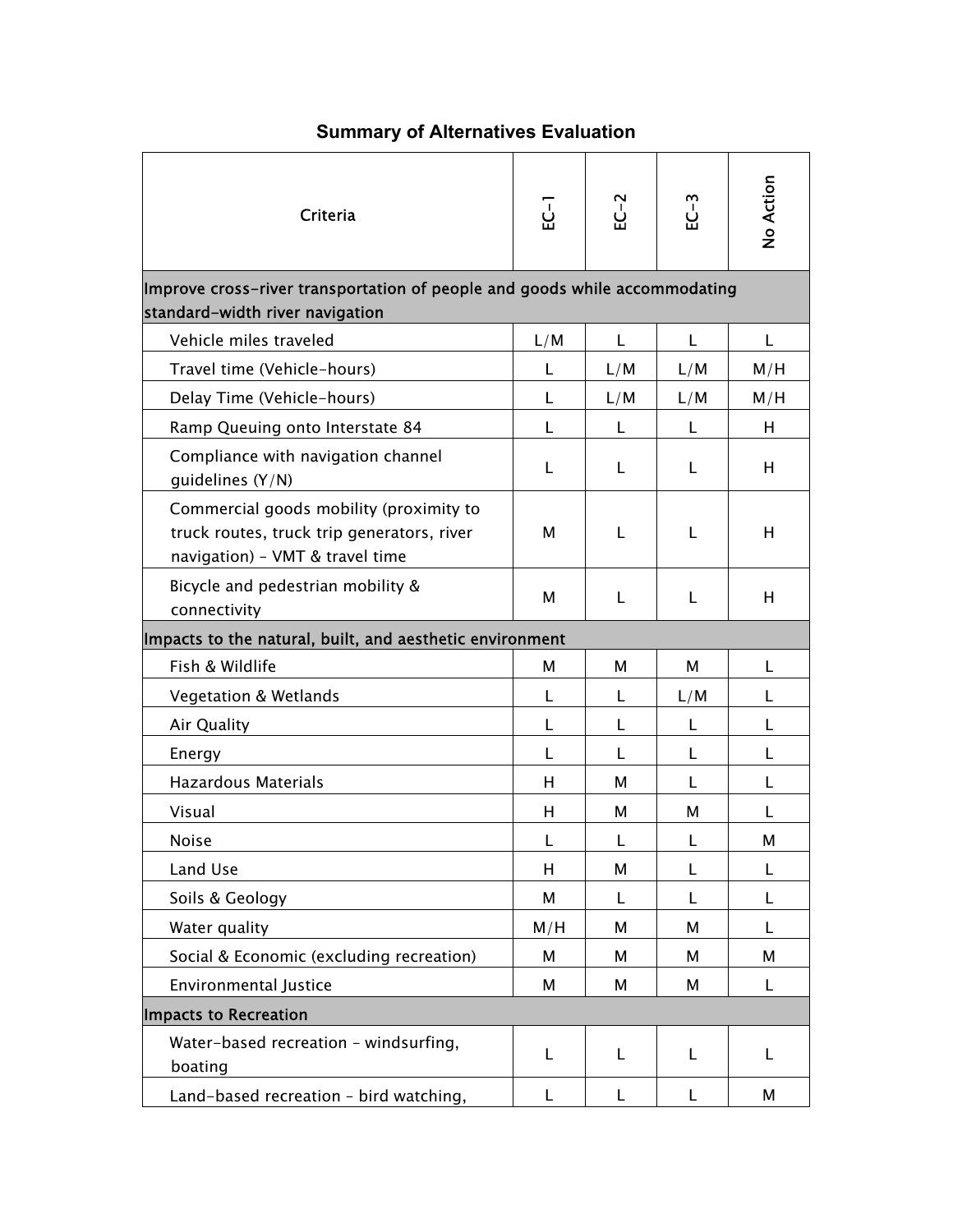| <b>Criteria</b>                                                                                                                                 | <u>.</u><br>요  | EC-2           | <u>ومبع</u>    | No Action |  |  |
|-------------------------------------------------------------------------------------------------------------------------------------------------|----------------|----------------|----------------|-----------|--|--|
| picnicking, concerts, etc.                                                                                                                      |                |                |                |           |  |  |
| Park lands                                                                                                                                      | L              | L              | L              | L         |  |  |
| Impacts to cultural and historic resources                                                                                                      |                |                |                |           |  |  |
| Archaeological resources                                                                                                                        | м              | м              | M/H            | N/A       |  |  |
| <b>Historic resources</b>                                                                                                                       | н              | н              | H              | N/A       |  |  |
| In-lieu fishing sites                                                                                                                           | L              | L              | L              | N/A       |  |  |
| Financially acceptable and supports local economic development                                                                                  |                |                |                |           |  |  |
| Cost range without mitigation (Additional<br>costs could include environmental<br>mitigation, ROW acquisition, etc.) in millions<br>of dollars. | $165 -$<br>181 | $155 -$<br>174 | $155 -$<br>174 | N/A       |  |  |
| Operating and maintenance costs                                                                                                                 | M              | L              | L              | н         |  |  |
| Impacts to local business, economy and<br>economic development                                                                                  | м              | м              | м              | H         |  |  |
| Home/business displacements                                                                                                                     | н              | м              | L              | N/A       |  |  |
| <b>Construction Impacts</b>                                                                                                                     |                |                |                |           |  |  |
| Land side Oregon                                                                                                                                | м              | м              | м              | N/A       |  |  |
| Land side Washington                                                                                                                            | H              | L              | L              | N/A       |  |  |
| In water                                                                                                                                        | н              | M/H            | M/H            | N/A       |  |  |
| PRELIMINARY PREFERRED ALTERNATIVE                                                                                                               |                |                |                |           |  |  |
| <b>Management Team Recommendation April 2003</b>                                                                                                | <b>NO</b>      | <b>YES</b>     | <b>NO</b>      | <b>NO</b> |  |  |
| <b>Advisory Committee Recommendation April</b><br>2003                                                                                          | <b>NO</b>      | <b>YES</b>     | <b>NO</b>      | <b>NO</b> |  |  |

Level of Impact:  $L = Low$ ,  $M = Medium$ ,  $H = High$ 

## Management Teamís Rationale for Preliminary Preferred Alternative Recommendation

EC-1 was not recommended due to:

• Higher impacts to commercial goods and bicycle/pedestrian mobility and connectivity when compared to EC-2 and EC-3